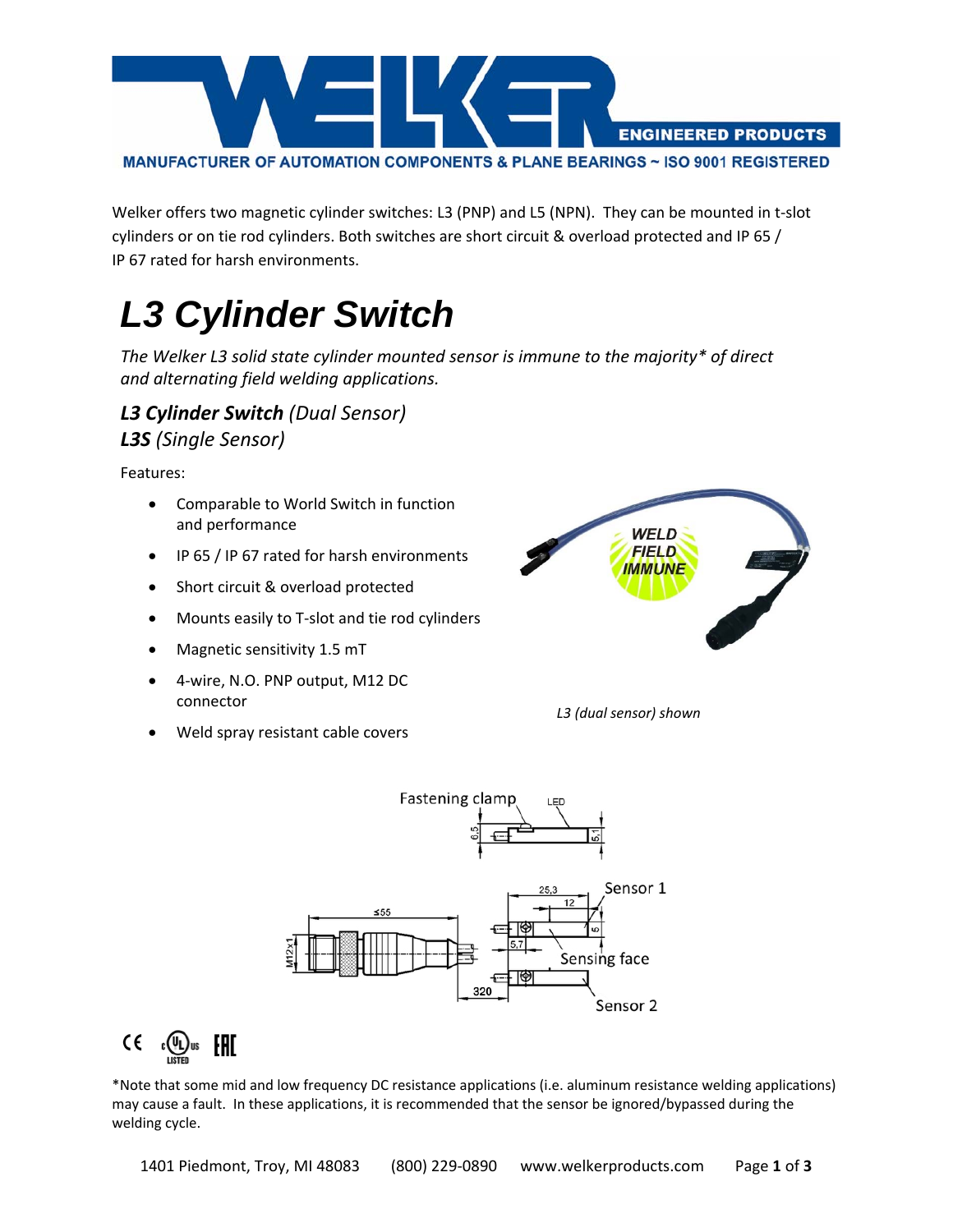

## *L5 Cylinder Switch*

*L5 Cylinder Switch (Two, Single Sensor) L5S (Single Sensor)*

- 3-wire M12 DC connector (2 switches required per cylinder)
- N.O. NPN output
- Not weld field immune









**Wiring**